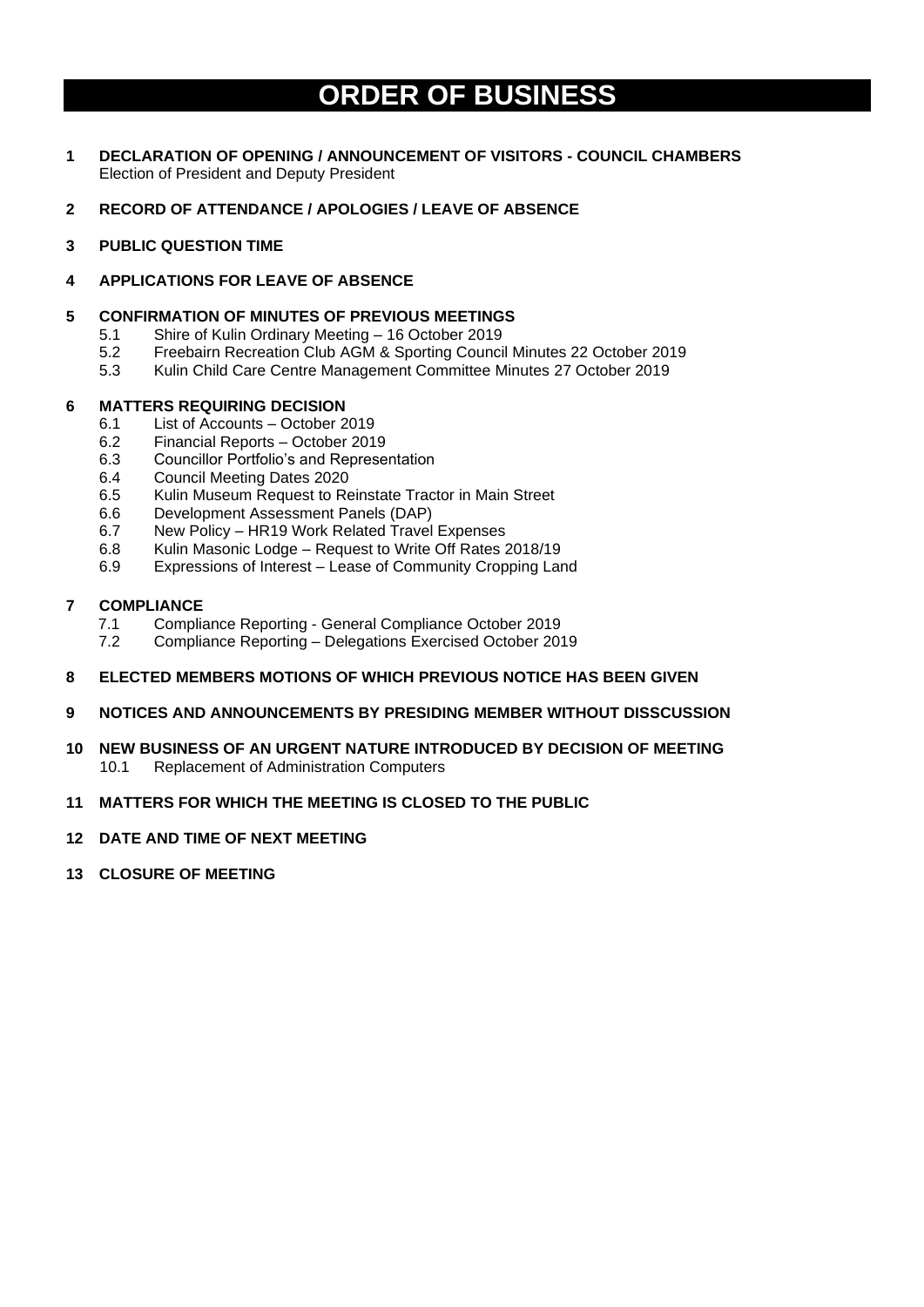# **Minutes of an Ordinary Meeting of Council held in the Council Chambers on Thursday 21 November 2019 commencing at 3.00pm**

# **1. DECLARATION OF OPENING / ANNOUNCEMENT OF VISITORS**

#### **Election of President**

The CEO declared the position of President vacant and called for nominations. A written nomination was received from Cr Barry West. The CEO called for other nominations.

As no further nominations were received, Cr West was declared elected unopposed to the position of President for a 2 year term expiring in October 2021.

Cr West made and signed the Elected Members Declaration, Form 7, witnessed by Garrick Yandle.

#### **Election of Deputy President**

The President, Cr West took the chair and called for nominations for the position of Deputy President. A written nomination was received from Cr Grant Robins. The President called for other nominations.

As no further nominations were received, Cr Robins was declared elected unopposed to the position of President for a 2 year term expiring in October 2021.

Cr Robins made and signed the Elected Members Declaration, Form 7, witnessed by Garrick Yandle.

The President thanked outgoing Deputy President Cr Duckworth, acknowledging his service over the past four years and expressing appreciation for the 'backup' provided, commenting that Cr Duckworth was always 'in the loop' and able to step in at any time.

#### **2. RECORD OF ATTENDANCE/APOLOGIES/LEAVE OF ABSENCE** Attendance

| , ,,,,,,,,,,,,,,,   |                                            |                     |
|---------------------|--------------------------------------------|---------------------|
| <b>BD</b> West      | President                                  | <b>West Ward</b>    |
| G Robins            | Deputy President                           | <b>Town Ward</b>    |
| R Bowey             | Councillor                                 | <b>Town Ward</b>    |
| L Varone            | Councillor                                 | East Ward           |
| <b>BP</b> Taylor    | Councillor                                 | <b>Central Ward</b> |
| <b>B</b> Smoker     | Councillor                                 | West Ward           |
| MS Lucchesi         | Councillor                                 | <b>Central Ward</b> |
| <b>JK Noble</b>     | Councillor                                 | <b>Town Ward</b>    |
| <b>RD Duckworth</b> | Councillor                                 | West Ward           |
| G Yandle            | <b>Chief Executive Officer</b>             |                     |
| J Hobson            | Manager of Works                           |                     |
| C Vandenberg        | Deputy Chief Executive Officer             |                     |
| N Thompson          | <b>Executive Support Officer / Minutes</b> |                     |

# **APOLOGIES**

Nil

#### **LEAVE OF ABSENCE**  Nil

#### **3. PUBLIC QUESTION TIME** Nil

**4. APPLICATIONS FOR LEAVE OF ABSENCE** Nil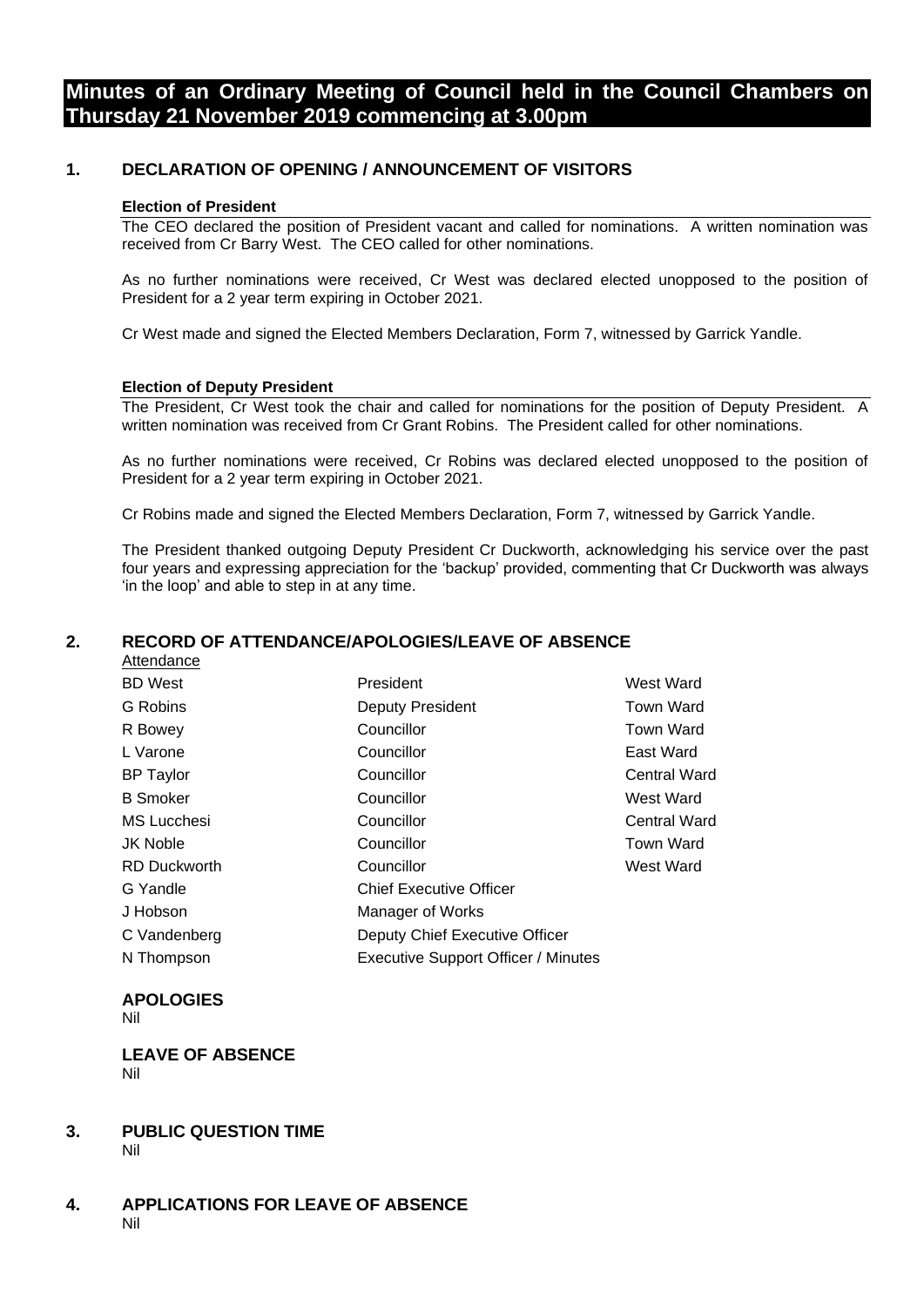# **5. CONFIRMATION OF MINUTES OF PREVIOUS MEETINGS**

Shire of Kulin Ordinary Meeting – 16 October 2019

**01/1119**

**Moved Cr Taylor Seconded Cr Lucchesi that the minutes of the Ordinary Council Meeting held on 16 October 2019 be confirmed as a true and correct record.**

**Carried 9/0**

Freebairn Recreation Club AGM & Sporting Council Meetings – 22 October 2019

**02/1119**

**Moved Cr Smoker Seconded Cr Noble that the minutes of the Freebairn Recreation Club AGM & Sporting Council Meetings held on 22 October 2019 be confirmed as a true and correct record.**

**Carried 9/0**

Kulin Child Care Centre Management Committee Meeting – 27 October 2019

**03/1119**

**Moved Cr Duckworth Seconded Cr Varone that the minutes of the Kulin Child Care Centre Management Committee Meeting held on 27 October 2019 be confirmed as a true and correct record.**

**Carried 9/0**

# **6 MATTERS REQUIRING COUNCIL DECISION**

# **6.1 List of Accounts – October 2019**

**RESPONSIBLE OFFICER:** DCEO **FILE REFERENCE:** 12.06 **AUTHOR:** DCEO **STRATEGIC REFERENCE/S:** 12.01 **DISCLOSURE OF INTEREST:** Nil

# **SUMMARY:**

Attached is the list of accounts paid during the month of October 2019 for Council's consideration.

**BACKGROUND & COMMENT:**

Nil

**FINANCIAL IMPLICATIONS:**

Nil

# **STATUTORY AND PLANNING IMPLICATIONS:**

Regulation 34 of the Local Government (Financial Management) Regulations 1996 requires local governments to prepare each month a statement of financial activity reporting on the revenue and expenditure of funds for the month in question.

**POLICY IMPLICATIONS:** Nil **COMMUNITY CONSULTATION:** Nil

**WORKFORCE IMPLICATIONS:** Nil

# **OFFICER'S RECOMMENDATION:**

That October payments being cheque no.'s 254 (Trip), 420 - 422 (Trust), 37162 - 37172; EFT No's 15746 - 15853, DD7075.1 – DD7097.12 (Municipal), credit card payments, creditor payments, payroll and other vouchers from the Municipal Fund totalling \$431,720.93 be received.

# **VOTING REQUIREMENTS:**

Simple majority required.

# **04/1119**

**Moved Cr Taylor Seconded Cr Smoker that October payments being cheque no.'s 254 (Trip), 420 - 422 (Trust), 37162 - 37172; EFT No's 15746 - 15853, DD7075.1 – DD7097.12 (Municipal), credit card payments, creditor payments, payroll and other vouchers from the Municipal Fund totalling \$431,720.93 be received.**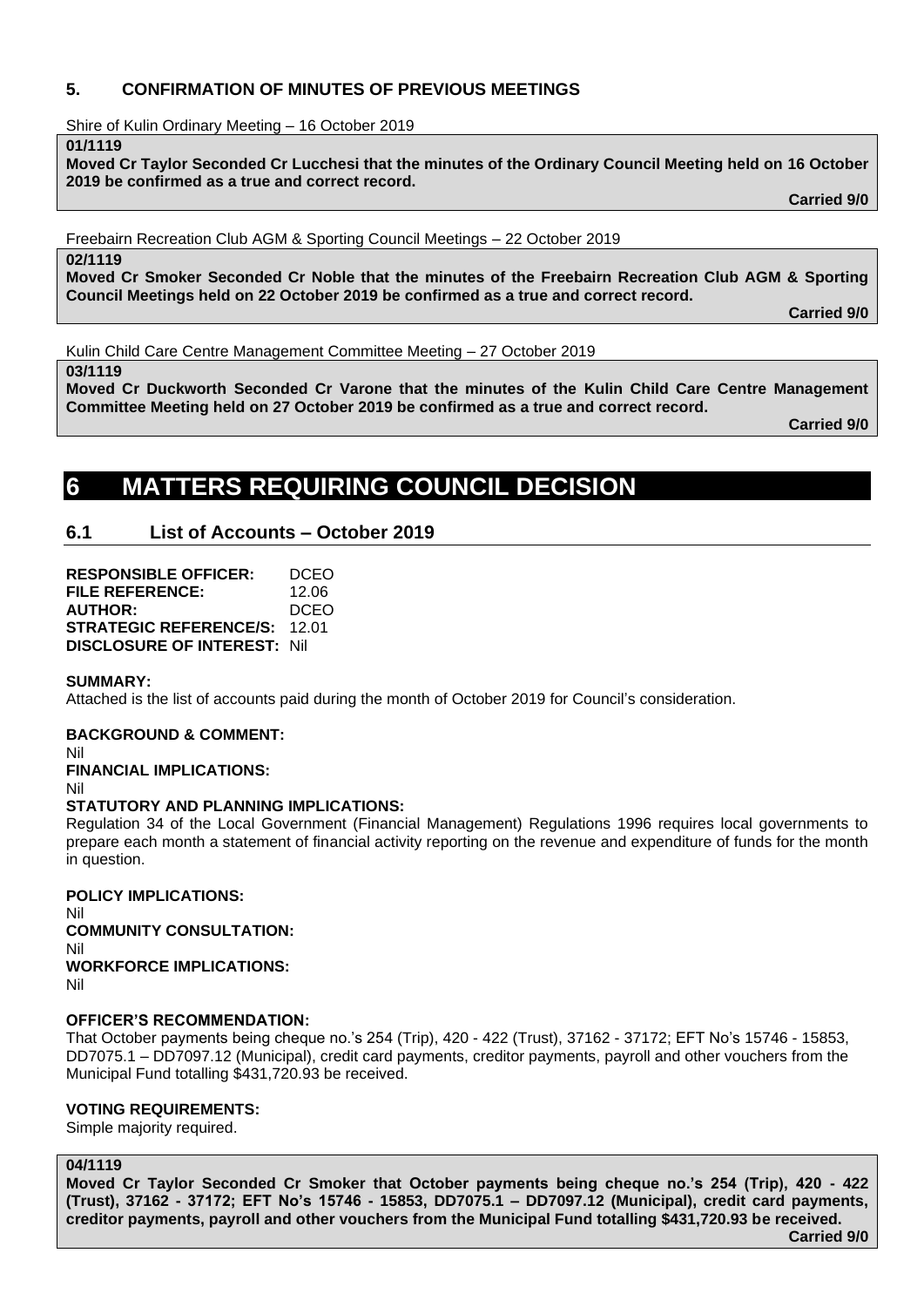**RESPONSIBLE OFFICER:** DCEO **FILE REFERENCE:** 12.01 **AUTHOR:** DCEO **STRATEGIC REFERENCE/S:** 12.01 **DISCLOSURE OF INTEREST:** Nil

#### **SUMMARY:**

Attached are the financial reports for the period ending 31 October 2019.

#### **BACKGROUND & COMMENT:**

Nil

#### **FINANCIAL IMPLICATIONS:**

Nil

#### **STATUTORY AND PLANNING IMPLICATIONS:**

Regulation 34 of the Local Government (Financial Management) Regulations 1996 requires local governments to prepare each month a statement of financial activity reporting on the revenue and expenditure of funds for the month in question.

**POLICY IMPLICATIONS:**

Nil **COMMUNITY CONSULTATION:** Nil **WORKFORCE IMPLICATIONS:** Nil **OFFICER'S RECOMMENDATION:**

That Council endorse the monthly financial statements for the period ending 31 October 2019.

#### **VOTING REQUIREMENTS:**

Simple majority required.

#### **05/1119**

**Moved Cr Smoker Seconded Cr Lucchesi that Item 6.2 Financial Reports – October 2019 be deferred to the December Meeting.**

**Carried 9/0**

# **6.3 Councillor Portfolios and Representation**

| <b>NAME OF APPLICANT:</b>      | CEO           |
|--------------------------------|---------------|
| <b>FILE REFERENCE:</b>         | 13.03 Council |
| <b>STRATEGIC REFERENCE/S:</b>  |               |
| <b>AUTHOR:</b>                 | CEO           |
| <b>DISCLOSURE OF INTEREST:</b> | Nil           |

#### **SUMMARY:**

Council portfolios and committee representation is currently as follows:

### **Portfolios**

- Roads & Transport (RRG, Transport issues, MRD): Crs West, Lucchesi & Robins
- Sport & Recreation (Freebairn Management Committee, Sporting Groups): Cr West
- Health (Hospital, Doctor, Nursing issues etc.): Crs Bowey & Varone
- Tourism (Kulin Bush Races, Roe Tourism etc.): Crs Bowey & Duckworth (& CRC Manager)
- Agriculture (APB Zone, Skeleton Weed, Dogger etc.): Cr Taylor
- Business Development (Small Business Centre, Business Development, Resource Centre): Crs McInnes & Smoker (& CRC Manager)
- Emergency Services (Bush Fire, Ambulance, LEMAC, SES, Emergency Building etc.): Crs Duckworth & McInnes
- Townscape, Town Planning, Tidy Towns: Crs McInnes & Robins
- WALGA Central Country Zone Cr West & Cr Duckworth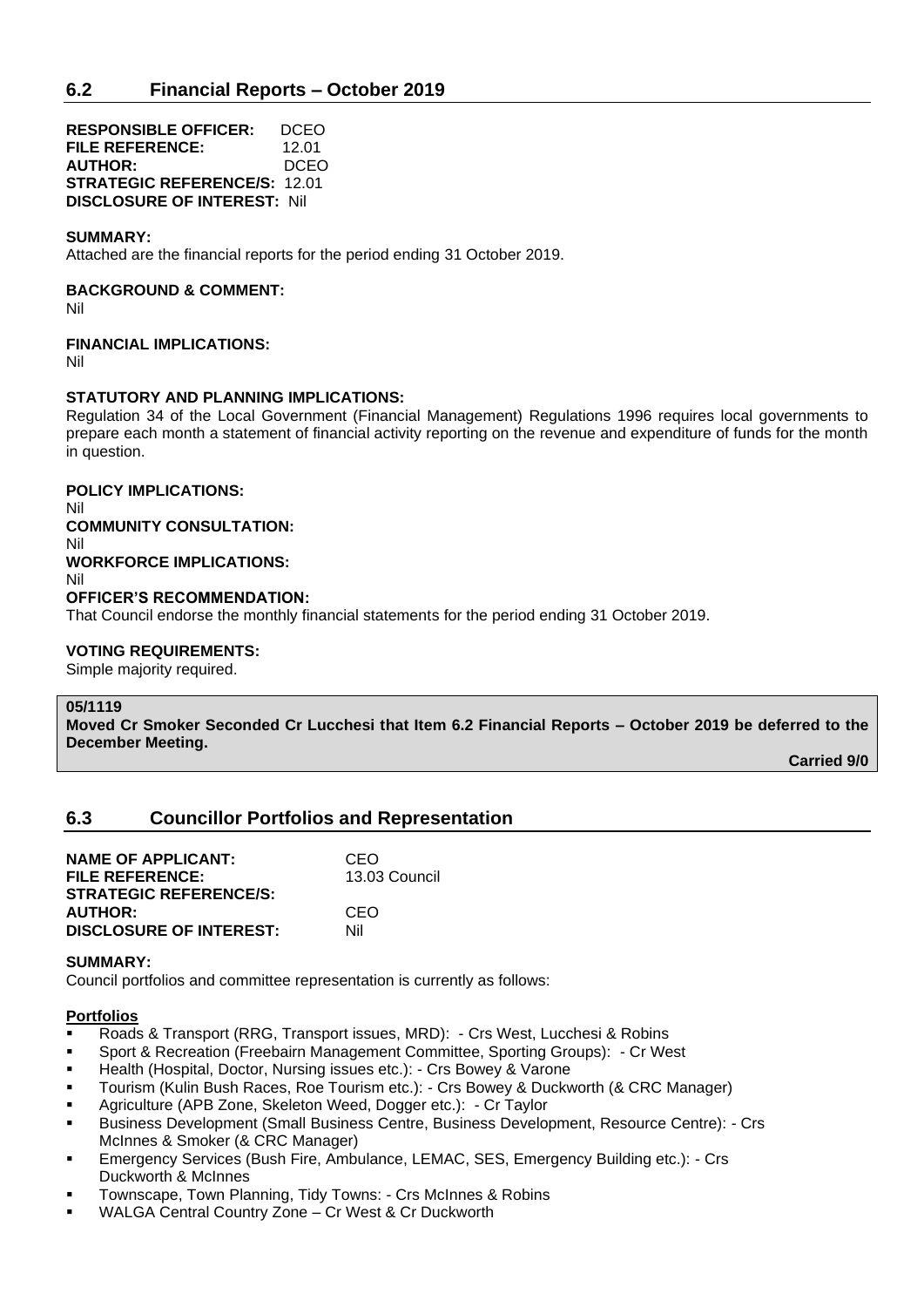# **Committee Representatives**

- Australia Day Committee Cr Duckworth & Cr Bowey
- **•** Freebairn Recreation Centre Cr West
- Kulin Retirement Homes CEO
- Kulin Child Care Centre Cr Lucchesi (proxy Cr Bowey)
- Kulin Bush Races Cr Bowey
- Camp Kulin Working Party BBRF Application Crs West & Smoker
- Audit Committee Full Council
- RoeROC Cr West & Cr Duckworth
- Lakes District Sub-Group Regional Road Group Cr Robins (proxy Cr Lucchesi)
- Regional Road Group Cr Robins & Cr Lucchesi
- Central Ag Care Cr McInnes
- DAP Nominated Representatives Cr West & Cr Duckworth
- Local Government Week Crs West & Duckworth plus one other delegate
- National Roads Transport Forum Cr Robins

#### **BACKGROUND & COMMENT:**

At the August Council Meeting it was agreed to appoint Cr West to CKC (Cultivating Kulin Committee). At the same time the appointment of a representative on Camp Kulin Inc was held over until after the Local Government elections.

**FINANCIAL IMPLICATIONS:**

Nil **STATUTORY AND TOWN PLANNING IMPLICATIONS:** Nil **POLICY IMPLICATIONS:** Nil **COMMUNITY CONSULTATION:** Nil **WORKFORCE IMPLICATIONS:** Nil

**RECOMMENDATION:**

That the portfolios and committee representatives be discussed and determined.

# **VOTING REQUIREMENTS:**

Simple majority required.

#### **06/1119**

**Moved Cr Lucchesi Seconded Cr Noble that the following Portfolio's and Committee Representations be confirmed:**

#### **Portfolios**

- **Roads & Transport (RRG, Transport issues, MRD): - Crs Lucchesi, Robins, Varone & West**
- **Sport & Recreation (Freebairn Management Committee, Sporting Groups): - Cr Noble & West**
- **Health (Hospital, Doctor, Nursing issues etc.): - Crs Bowey & Varone**
- **Tourism (Kulin Bush Races, Roe Tourism etc.): - Crs Bowey & Duckworth (& CRC Manager)**
- **Agriculture (APB Zone, Skeleton Weed, Dogger etc.): - Cr Taylor & Cr Smoker**
- **Business Development (Small Business Centre, Business Development, Resource Centre): - Crs Smoker, Robins, Lucchesi & Noble (& CRC Manager)**
- **Emergency Services (Bush Fire, Ambulance, LEMC, SES, Emergency Building etc.): - Crs Duckworth & Noble**
- **Townscape, Town Planning, Tidy Towns: - Crs Robins & Bowey**
- WALGA Central Country Zone Cr West & Cr Robins
- **Kulin Bush Races – Cr Bowey & Cr Noble**

# **Committee Representatives**

- **Australia Day Committee – Cr Duckworth & Cr Bowey**
- **Freebairn Recreation Centre – Cr West (proxy Cr Noble)**
- **Kulin Retirement Homes – CEO (proxy Cr Bowey)**
- **Kulin Child Care Centre – Cr Lucchesi (proxy Cr Bowey)**
- **Camp Kulin – Cr West (proxy Cr Smoker)**
- **Audit Committee – Full Council**
- **RoeROC – Cr West & Cr Robins**
- **Lakes District Sub-Group Regional Road Group – Cr Robins (proxy Cr Lucchesi & Cr Varone)**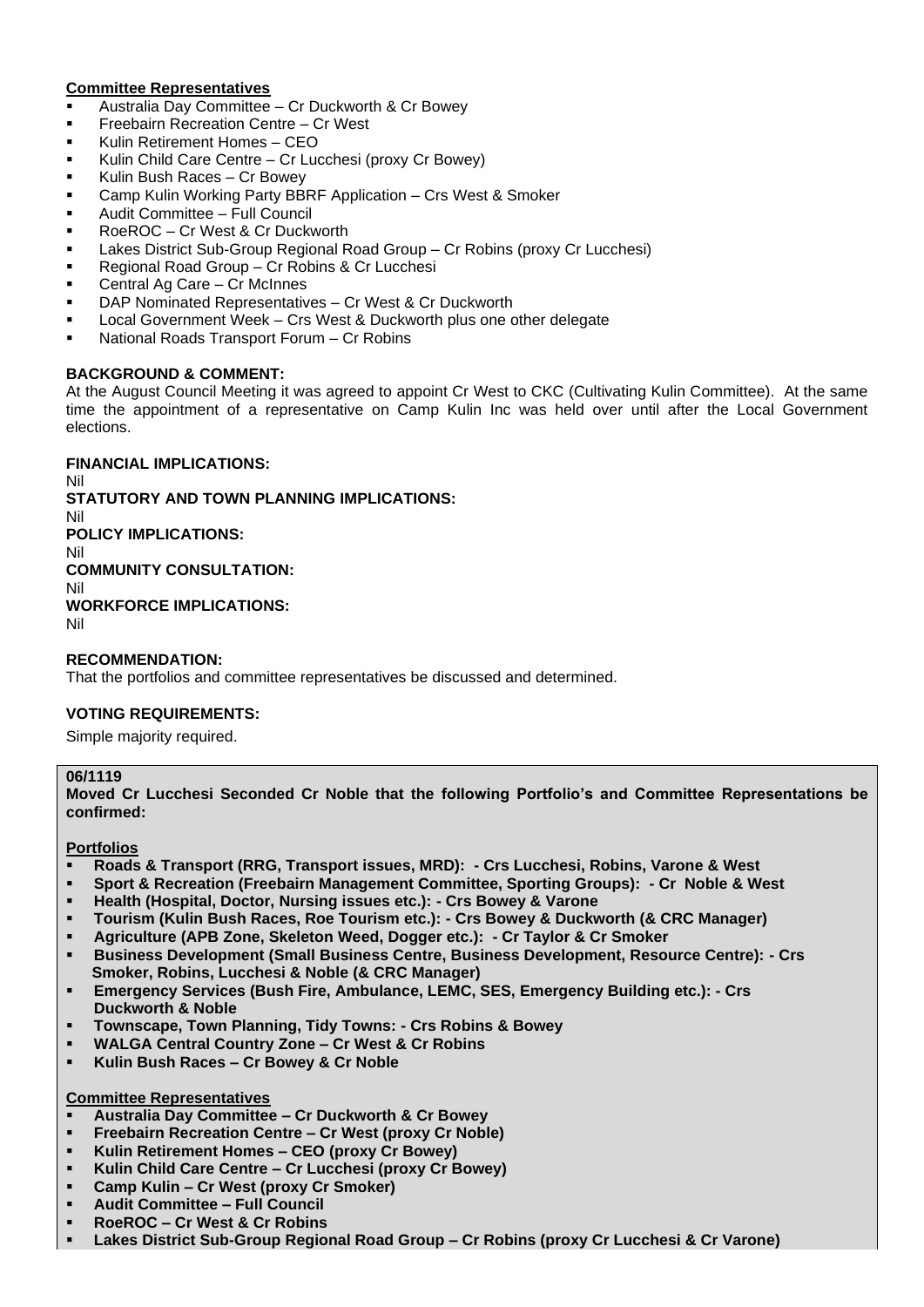- **Regional Road Group – Cr Robins & Cr Lucchesi (proxy Cr Varone)**
- **Central Ag Care – request Haydn McInnes to continue representing Shire of Kulin (proxy Cr Bowey)**
- **DAP Nominated Representatives – Cr West & Cr Duckworth**
- **Local Government Week – Crs West & Robins plus one other delegate**
- **National Roads Transport Forum – Cr Robins & CEO**
- **CKC – Cr West (proxy Cr Smoker)**
- **LEMC – Cr Duckworth**
- **Roe Tourism – Cr Bowey (proxy Cr Duckworth)**

**Carried 9/0**

# **6.4 Council Meeting Dates 2020**

| <b>NAME OF APPLICANT:</b>           | CEO.                                                                                                 |
|-------------------------------------|------------------------------------------------------------------------------------------------------|
|                                     |                                                                                                      |
| <b>RESPONSIBLE OFFICER:</b>         | CEO.                                                                                                 |
| <b>FILE REFERENCE:</b>              | 13.03                                                                                                |
| <b>AUTHOR:</b>                      | CEO.                                                                                                 |
|                                     | <b>STRATEGIC REFERENCE/S:</b> SCP 2013-2017 - 4.3 Excellent Customer Service, 4.4 Communication with |
|                                     | ratepayers                                                                                           |
| <b>DISCLOSURE OF INTEREST: Nill</b> |                                                                                                      |

#### **SUMMARY:**

Legislation requires meeting dates are advertised in advance, for all Council meetings to be held in the following year. As Council does not hold any committee meetings that have delegated powers there are no committee meetings requiring the necessary notification.

#### **BACKGROUND & COMMENT:**

Proposed meeting dates and times are as follows:

| <b>Date</b>       | <b>Time</b> |
|-------------------|-------------|
| 19 February 2020  | 1:00PM      |
| 18 March 2020     | 1:00PM      |
| 15 April 2020     | 1:00PM      |
| 20 May 2020       | 3:00PM      |
| 17 June 2020      | 1:00PM      |
| 15 July 2020      | 1:00PM      |
| 19 August 20      | 1:00PM      |
| 16 September 2020 | 1:00PM      |
| 21 October 2020   | 1:00PM      |
| 18 November 2020  | 3:00PM      |
| 16 December 2020  | 1:00PM      |

Quarterly meetings of the Audit Committee – March, June, September & December – no change to start time.

# **FINANCIAL IMPLICATIONS:**

Nil

**STATUTORY AND TOWN PLANNING IMPLICATIONS:**

Nil

**POLICY IMPLICATIONS:**

Nil

**COMMUNITY CONSULTATION:**

Nil

**WORKFORCE IMPLICATIONS:**

Nil

# **RECOMMENDATION:**

That Council advertise that all 2020 Ordinary Council meetings are to be held on the third Wednesday of each month, commencing at the indicated times, excluding January 2020 when no meeting is held. Meeting dates and times changed due to extraordinary circumstances will be advertised in the Shire of Kulin Update and on the Council's Website.

# **VOTING REQUIREMENTS:**

Simple majority required.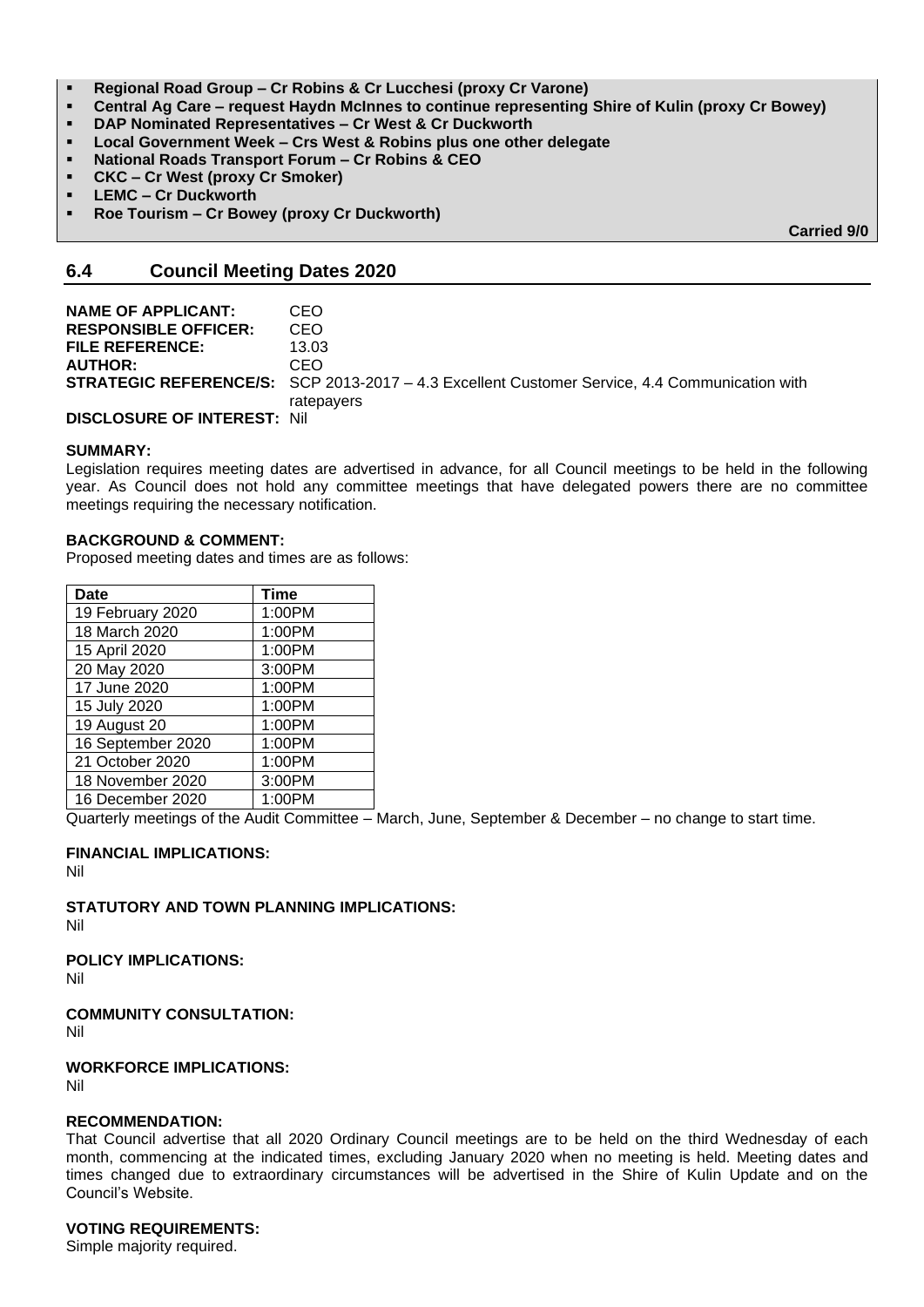### **07/1119**

**Moved Cr Taylor Seconded Cr Varone that Council advertise that all 2020 Ordinary Council meetings are to be held on the third Wednesday of each month, except July which will be held on 22 July 2019, commencing at the indicated times, excluding January 2020 when no meeting is held. Meeting dates and times changed due to extraordinary circumstances will be advertised in the Shire of Kulin Update and on the Council's Website.** 

**Carried 9/0**

*Note: the resolution was changed with the scheduled meeting for July being a week later to enable more time for staff to prepare the 2020/21 budget for presentation to Council*

# **6.5 Kulin Museum Request to Reinstate Tractor in Main Street**

**RESPONSIBLE OFFICER:** CEO **FILE REFERENCE:** 05.19 **AUTHOR:** CEO **STRATEGIC REFERENCE/S: DISCLOSURE OF INTEREST:** Nil

#### **SUMMARY:**

The Kulin Museum Society Inc. have written to Council requesting permission to reinstate the rare blue Emerson Brantingham & Co tractor in the main street.

#### **BACKGROUND & COMMENT:**

The tractor is circa 1915 and was owned by Mr J. H. (Harry) Nichols and was formerly situated opposite the National Bank where it was placed around 1960.

Permission is sought to place it in the main street again at the south side of the area adjacent to the fuel facility. The Museum intend to construct a concrete platform structure and with a metal shade structure as before. Work is proposed to be overseen by Museum members.

It is believed that Museum members would also undertake some restoration work on the tractor prior to its relocation, in the form of new paintwork.



#### **STATUTORY ENVIRONMENT:**

Building Code of Australia - Any building greater than 3m x 3m will require a building application to be submitted for approval.

#### **POLICY IMPLICATIONS:** Nil

**FINANCIAL IMPLICATIONS:** Nil

**COMMUNITY CONSULTATION:** Kulin Museum Society Inc.

#### **WORKFORCE IMPLICATIONS:**

Building Surveyor required to assess and approve building permit applications.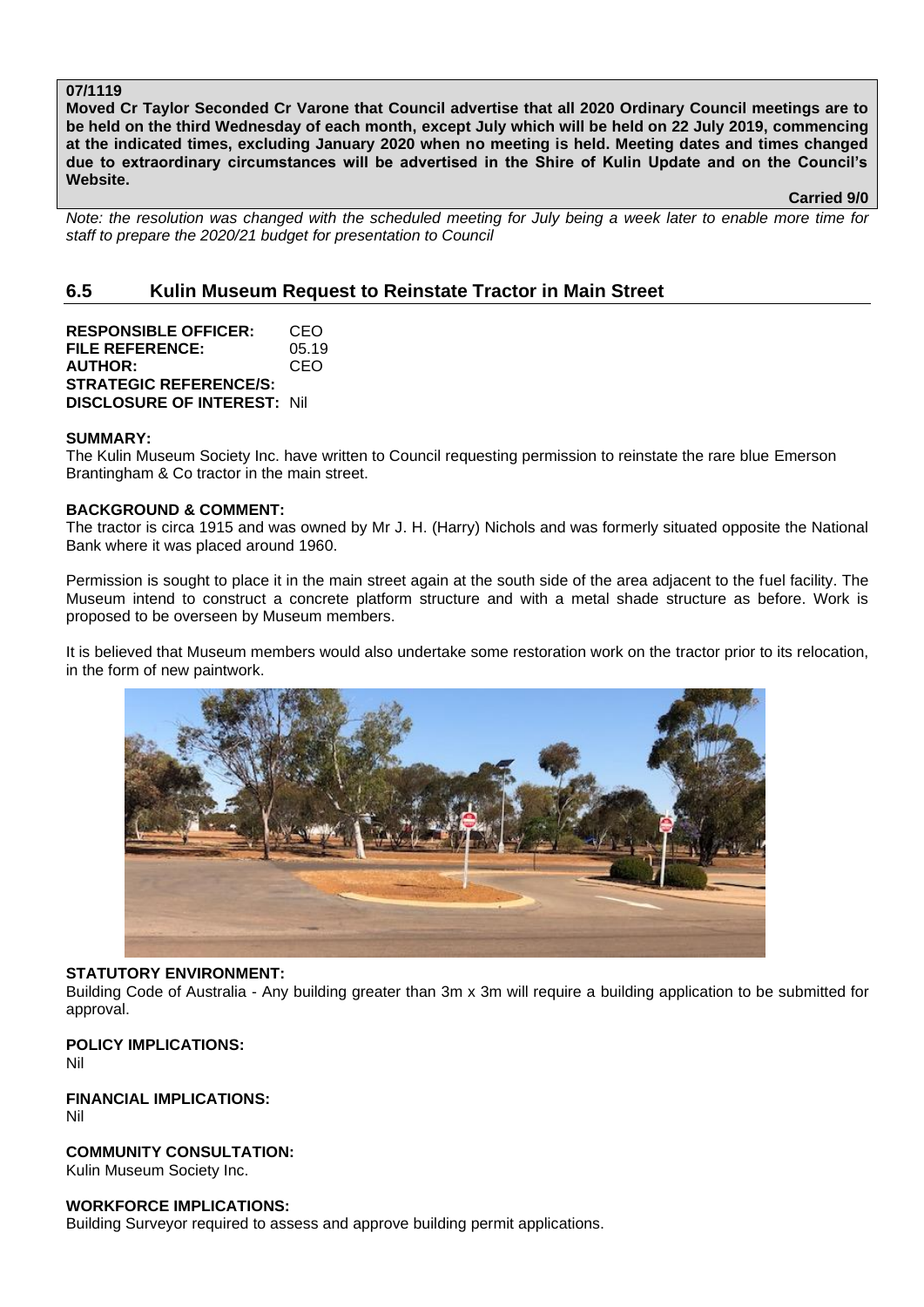# **RECOMMENDATION:**

That Council approve the relocation request by the Kulin Museum Society Inc. to reinstate the rare blue Emerson Brantingham & Co tractor in the main street upon the following provisions:

- **•** Provide sketch map showing specific location and size of plinth.
- Building Application be submitted and approved prior to construction of proposed shade shelter.
- Council is not held responsible for any public damage or vandalism that the tractor may be subject to post installation.
- Restoration of the tractor is undertaken via appropriate paintwork approved by the CEO.
- All costs are borne by the Museum.

### **VOTING REQUIREMENTS:**

Simple Majority.

# **08/1119**

**Moved Cr Duckworth Seconded Cr Robins that Council approve the relocation request by the Kulin Museum Society Inc. to reinstate the rare blue Emerson Brantingham & Co tractor in the main street upon the following provisions:**

- **Provide sketch map showing specific location and size of plinth.**
- **Building Application be submitted and approved prior to construction of proposed shade shelter.**
- **Council is not held responsible for any public damage or vandalism that the tractor may be subject to post installation.**
- **Restoration of the tractor is undertaken via appropriate paintwork approved by the CEO.**
- All costs are borne by the Museum
- **Ongoing care and maintenance to be the responsibility of the Kulin Museum Society Inc.**

**Carried 9/0**

# **6.6 Development Assessment Panels (DAP)**

**NAME OF APPLICANT:** Department of Planning, Lands & Heritage **RESPONSIBLE OFFICER:** CEO **FILE REFERENCE:** 18.05 **AUTHOR:** CEO **DISCLOSURE OF INTEREST:** Nil

#### **SUMMARY:**

Development Assessment Panels came into operation in 2011 to determine development applications for each Shire that meet a certain threshold value (can be determined by applicant). Each DAP comprises 5 members, 3 specialist members, one of which is the presiding member, and 2 local government members. The appointments of all DAP members expire on 26 January 2020 and Council was requested to supply names prior to 8 November 2019 to ensure all local interests are represented in future DAP determinations.

#### **BACKGROUND & COMMENT:**

In April 2017 Councillors West and Duckworth were Council's nominated representatives to serve on the DAP. Both Cr West and Duckworth had undertaken the required training.

In 2017 Council did not nominate 2 alternatives members, which is acceptable – and considering that the Kulin DAP has had no work in the past 7 years, was not a high priority.

The appointments are for a two-year term to expire on 26 January 2022.

#### **FINANCIAL IMPLICATIONS:**

Nil

**STATUTORY AND TOWN PLANNING IMPLICATIONS** Nil

**POLICY IMPLICATIONS:** Nil

**COMMUNITY CONSULTATION:** Nil

**WORKFORCE IMPLICATIONS:**

Nil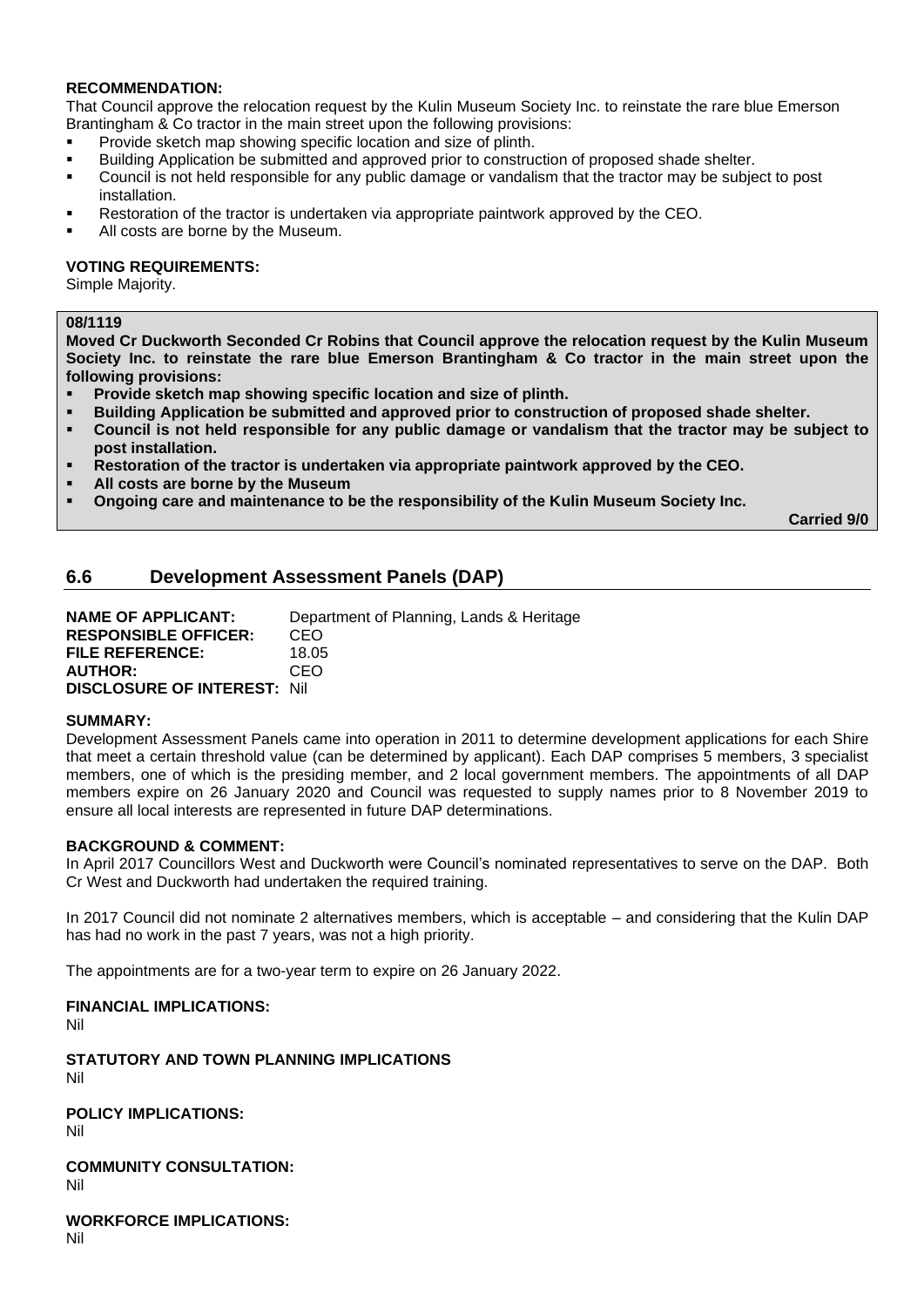#### **RECOMMENDATION:**

That Council nominate Cr West and Cr Duckworth to serve on the DAP for a two-year term expiring 26 January 2020.

### **VOTING REQUIREMENTS:**

Simple majority required.

# **09/1119**

**Moved Cr Smoker Seconded Cr Bowey that Council nominate Cr West and Cr Duckworth to serve on the DAP for a two-year term expiring 26 January 2020.**

**Carried 9/0**

# **6.7 New Policy – HR19 Work Related Travel Expenses**

**NAME OF APPLICANT: D**CEO **RESPONSIBLE OFFICER:** CEO **FILE REFERENCE:** 23.05 **AUTHOR:** CEO **STRATEGIC REFERENCE/S:** Administrative Procedures and Operational Guidelines (APOG) Manual **DISCLOSURE OF INTEREST:** Nil

#### **SUMMARY:**

Council require a formalised procedure for staff to claim travel expenses. A procedure will help to clarify the process, expectations and limitations surrounding the reimbursement of expenditure when conducting work related travel.

#### **BACKGROUND & COMMENT:**

Staff have used a very old, informal policy contained within the payroll processing instructions regarding the reimbursement of travel expenses. The details of the policy are:

#### *Travel*

- *If shire car not available. Employee to take own car and paid 76 cents/km for use of own car as per award*
- *If staff do not want to take their own car they do not go.*

#### *Accommodation*

- *\$150-\$170 per day as a guide including breakfast & evening meal. (lunch normally included in training/seminar)*
- *Anything reasonable will be considered*
- *Payment only made on receipt of invoice.*

#### *Meal Allowance*

- *Conference – If person choses to stay in own accommodation - \$75 per day*
- *Training or Meeting - If person choses to stay in own accommodation - \$50 per day (\$20 for breakfast, \$30 for dinner). If breakfast is had at hotel then \$30 per day for dinner.*

#### *Daily travel to Perth*

- *Will pay for lunch, morning tea, as a guide around \$20 per day on production of receipts.*

The content of the guideline is similar to the informal procedure however the rates have been altered to be in line with what the Australian Taxation Office determines as appropriate and the process to claim the expenses has been outlined.

#### **FINANCIAL IMPLICATIONS:**

There is a cost to Council but it is expected that the costs will be much the same as they currently are.

#### **STATUTORY AND TOWN PLANNING IMPLICATIONS:**

Nil

# **POLICY IMPLICATIONS:**

Update to the Administrative Procedures and Operational Guidelines (APOG) Manual

# **COMMUNITY CONSULTATION:**

Nil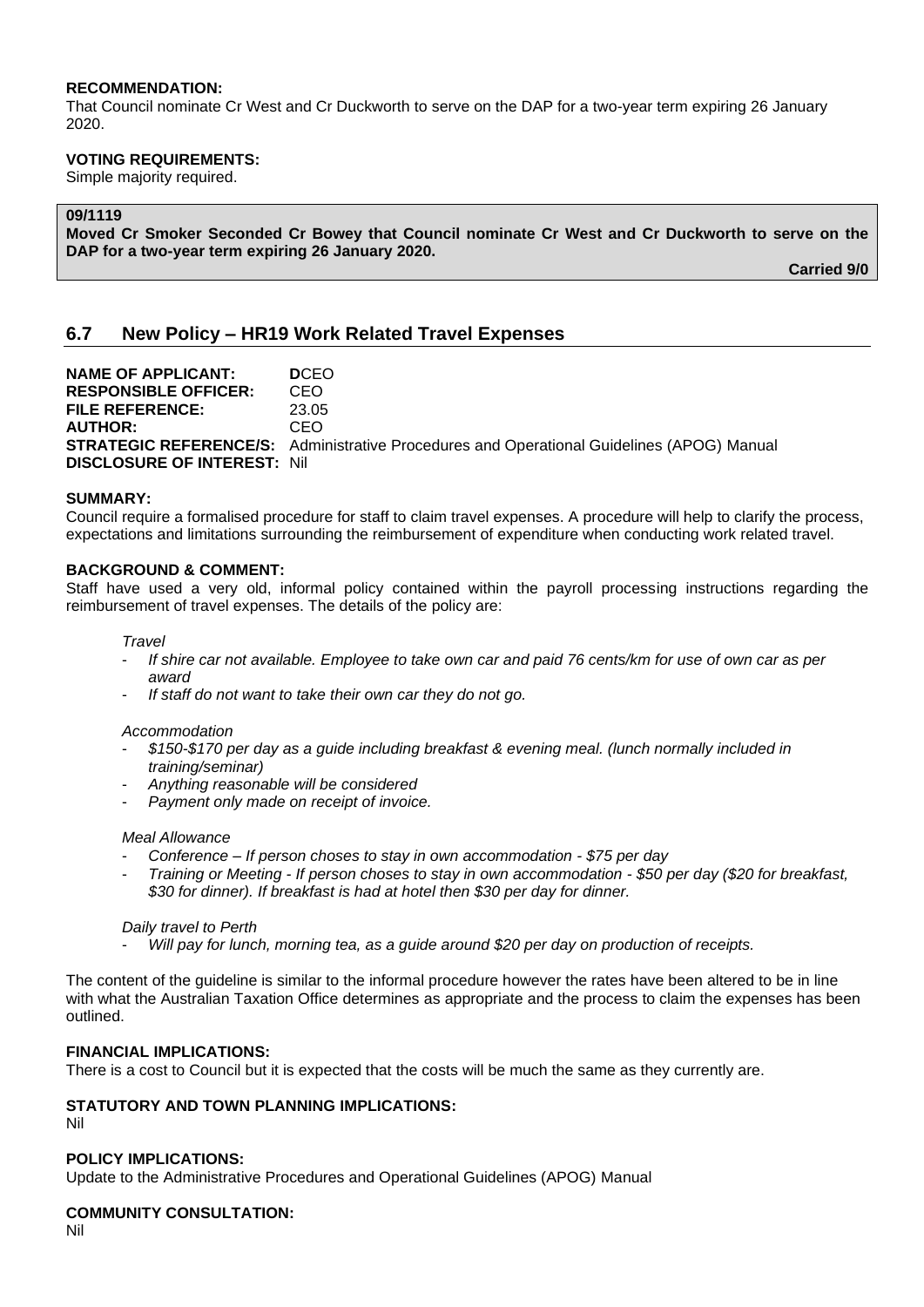# **WORKFORCE IMPLICATIONS:**

Nil

#### **RECOMMENDATION:**

That Council adopt the Administrative Procedures and Operational Guideline HR19 for Work Related Travel Expenses.

# **VOTING REQUIREMENTS:**

Simple majority required.

# **10/1119**

**Moved Cr Lucchesi Seconded Cr Smoker that Council adopt the Administrative Procedures and Operational Guideline HR19 for Work Related Travel Expenses.**

**Carried 9/0**

# **6.8 Kulin Masonic Lodge – Request to Write Off Rates 2018/19**

**NAME OF APPLICANT:** Kulin Masonic Lodge **RESPONSIBLE OFFICER:** CEO **FILE REFERENCE:** 25.02 **AUTHOR:** DCEO **DISCLOSURE OF INTEREST:** Nil

#### **SUMMARY:**

The Shire of Kulin have received a letter from the Kulin Masonic Lodge requesting that Council consider granting the organisation an exemption on their land for the purposes of raising rates based on the charitable works the organisation conducts.

# **BACKGROUND & COMMENT:**

The Kulin Masonic Lodge describes itself as a charitable organization and have contributed generously to the community and local organisations over the years. Some of the work they have been involved in has included:

- Kulin Retirement Homes donation of the land which the residences have been constructed on
- Caring for the widows of the Brethren
- Kulin Bush Races volunteering to run the fish and chips shop throughout the event.

Section 6.26(g) of the Local Government Act 1995 provides for a rate exemption for 'land used exclusively for charitable purposes'. The Local Government Act 1995 does not define what a charitable purpose is therefore, the definition under Commonwealth Law must be applied.

Under Section 12(1) of the Charities Act 2013, a charitable purpose means any of the following:

- a) the purpose of advancing health;
- b) the purpose of advancing education;
- c) the purpose of advancing social or public welfare;
- d) the purpose of advancing religion;
- e) the purpose of advancing culture;
- f) the purpose of promoting reconciliation, mutual respect and tolerance between groups of individuals that are in Australia;
- g) the purpose of promoting or protecting human rights:
- h) the purpose of advancing the security or safety of Australia or the Australian public;
- i) the purpose of preventing or relieving the suffering of animals;
- j) the purpose of advancing the natural environment;
- $\hat{k}$ ) any other purpose beneficial to the general public that may reasonably be regarded as analogous to, or within the spirit of, any of the purposes mentioned in paragraphs (a) to (i);
- l) the purpose of promoting or opposing a change to any matter established by law, policy or practice in the Commonwealth, a State, a Territory or another country, if:
	- i. in the case of promoting a change—the change is in furtherance or in aid of one or more of the purposes mentioned in paragraphs (a) to (k); or
	- ii. in the case of opposing a change—the change is in opposition to, or in hindrance of, one or more of the purposes mentioned in those paragraphs.

The Kulin Masonic Lodge invests and provides services to the community. The Kulin Masonic Lodge, while not a registered charitable organisation itself, operates under the State Masonic Lodge which is registered under the Australian Charities and Not for Profit Commission.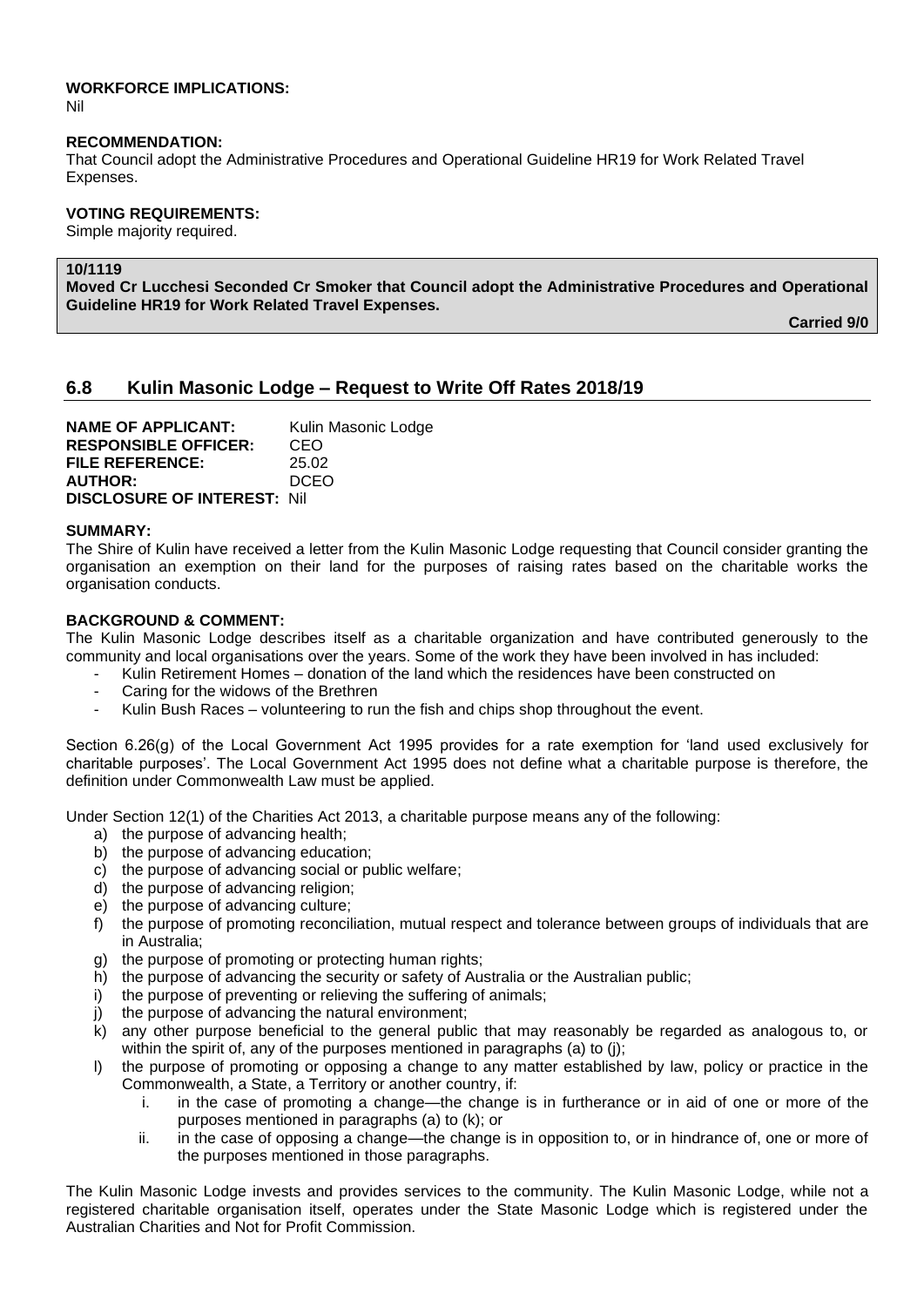Given the small membership of the Kulin Masonic Lodge they are unable to raise enough revenue to cover the expense of their rates. The 2019/20 rates levied are currently outstanding and it is my understanding that, while the letter received is asking for an exemption for their property rates, the group are also seeking a write off of the current year rates.

#### **FINANCIAL IMPLICATIONS**

There is a budget allocation for general write offs and this expense can be covered under that allocation. If a rate exemption is granted the financial impact will be considered when preparing future budgets.

### **STATUTORY AND TOWN PLANNING IMPLICATIONS:**

Nil **FINANCIAL IMPLICATIONS:** Nil **STATUTORY AND PLANNING IMPLICATIONS:**  Nil **POLICY IMPLICATIONS:** Nil **COMMUNITY CONSULTATION:** Nil **WORKFORCE IMPLICATIONS:** Nil

#### **RECOMMENDATION:**

That Council

- 1.) Write off 2019/20 rates levied to Kulin Masonic Lodge totalling \$448.80 (including \$4.91 penalty interest charges) for assessment number A94 be written off, and
- 2.) Council grant the Kulin Masonic Lodge a rates exemption for their property at 20 Gordon Street, Kulin due to the charitable nature of the organisation's activities.

#### **VOTING REQUIREMENTS:**

Simple majority required.

#### **11/1119**

- **Moved Cr Bowey Seconded Cr Duckworth that Council**
- **1.) Write off 2019/20 rates levied to Kulin Masonic Lodge totalling \$448.80 (including \$4.91 penalty interest charges) for assessment number A94 be written off, and**
- **2.) Council grant the Kulin Masonic Lodge a rates exemption for their property at 20 Gordon Street, Kulin due to the charitable nature of the organisation's activities.**

**Carried 9/0**

# **6.9 Expressions of Interest – Lease of Community Cropping Land**

**RESPONSIBLE OFFICER:** CEO **FILE REFERENCE:** 15.01 **AUTHOR:** CEO **STRATEGIC REFERENCE/S:** 15.01 **DISCLOSURE OF INTEREST:** Nil

#### **SUMMARY:**

Council advertised for Expressions of Interest from local community groups for "Kulin Community Cropping Lease" for the "Airstrip" and "Proud's" farmland.

Written submissions closed on 8 November 2019 with CKC (Cultivating Kulin Committee) being the only community group who provided a verbal EOI and have since submitted their EOI in writing.

CKC advise that they accept all terms and conditions detailed in the Expressions of Interest, however have requested a zero dollar per hectare lease. See attached letter outlining criteria requested in the EOI.

#### **BACKGROUND & COMMENT:**

The existing lease arrangement with the Kulin Kondinin Football Club (\$10 per hectare) expires in January 2020. The Kulin Community Cropping farmland consists of Airstrip (approx. 50 ha) and Proud's (approx. 110 ha); although KKFC have been levied the \$10 per ha fee based on an agreed 150 hectares (previous advice from Ben Whisson indicates that there is actually 136 ha of arable land).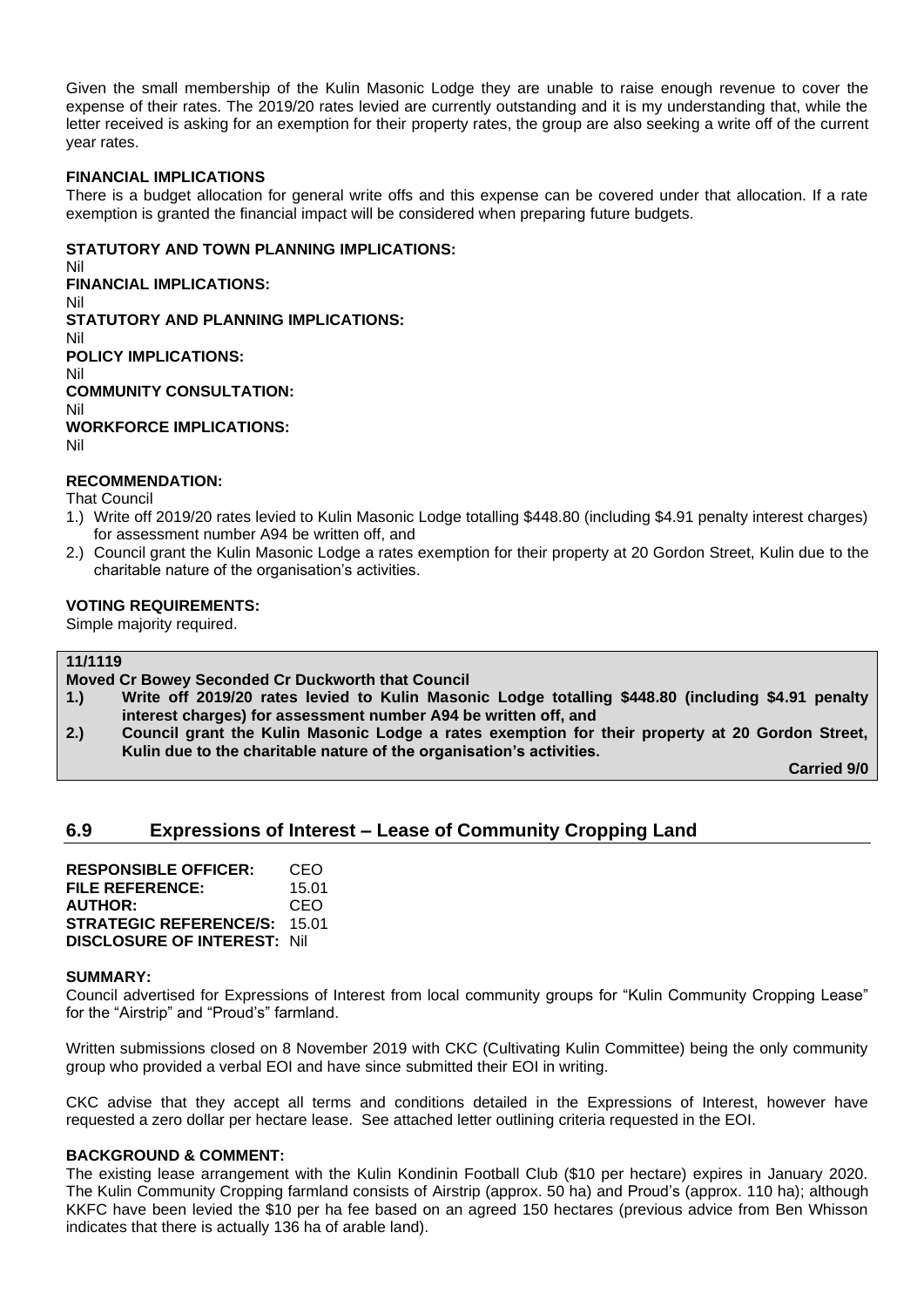The following details the lease terms, conditions and management practices to be adopted over the term of the lease:

- 1. Commercial Details
	- a. All income from the cropping land is to be retained by the lessee.
	- b. The lease period is to be for 3 or 6 years.
	- c. Lease period commences February 2020.
	- d. The lease will be reviewed within 6 months of expiry.
	- e. In years 1, 2, 4 and 5 any crop can be planted.
	- f. In years 3 and 6 a break crop is to be planted, this is classified by one of the following; lupins, peas, canola or chemical fallow.

#### 2. Agronomy

- a. An agronomist is to be consulted to assist with the cropping program
- b. A written record of cropping procedures is to be maintained, eg chemical, fertiliser and crop rotation.
- c. Soil testing is required in the first month of the term, the results of which should be provided to the Shire for historical purposes.
- d. All test results and written records must be forwarded to the Shire annually for record keeping purposes.
- e. A minimum of 10 units / hectare of phosphorus and potassium is to be applied each year.
- f. In the first year of the lease a lime application of 2 tonnes / hectare is to be applied.
- g. Summer spraying is to be carried out by the lease in the last 6 months of the term.

#### 3. Maintenance

- a. All burning, removal of chaff heaps, water consumption, picking of rocks etc, and other operating costs associated with the cropping program are the responsibility of the lease.
- b. Firebreaks will be the responsibility of the Shire as the lessor.

#### **FINANCIAL IMPLICATIONS:**

If zero dollars per ha approved, loss of budgeted income 2019/20 of \$625 (\$1250 annually)

# **STATUTORY AND PLANNING IMPLICATIONS:**

Nil

# **POLICY IMPLICATIONS:**

Nil

**COMMUNITY CONSULTATION:** Expressions of Interest advertised via Update

# **WORKFORCE IMPLICATIONS:**

Nil

# **OFFICERS RECOMMENDATION:**

That Council agree to lease the Kulin Community Cropping farmlands (consisting of Loc 165 being the 'Airstrip' and Loc's 13765 & 9838 being 'Proud's') to Cultivating Kulin Committee (CKC), for a 6 year period commencing 1 February 2020 to 31 January 2026 at a rate of zero dollars per hectare.

# **VOTING REQUIREMENTS:**

Simple majority required.

# **12/1119**

**Moved Cr Noble Seconded Cr Bowey that Council agree to lease the Kulin Community Cropping farmlands (consisting of Loc 165 being the 'Airstrip' and Loc's 13765 & 9838 being 'Proud's') to Cultivating Kulin Committee (CKC), for a 6 year period commencing 1 February 2020 to 31 January 2026 at a rate of \$10 per hectare.**

#### **Carried 9/0**

*Note: Motion changed from zero dollars per hectare to \$10 per hectare to reflect the conditions imposed on previous leaseholders.*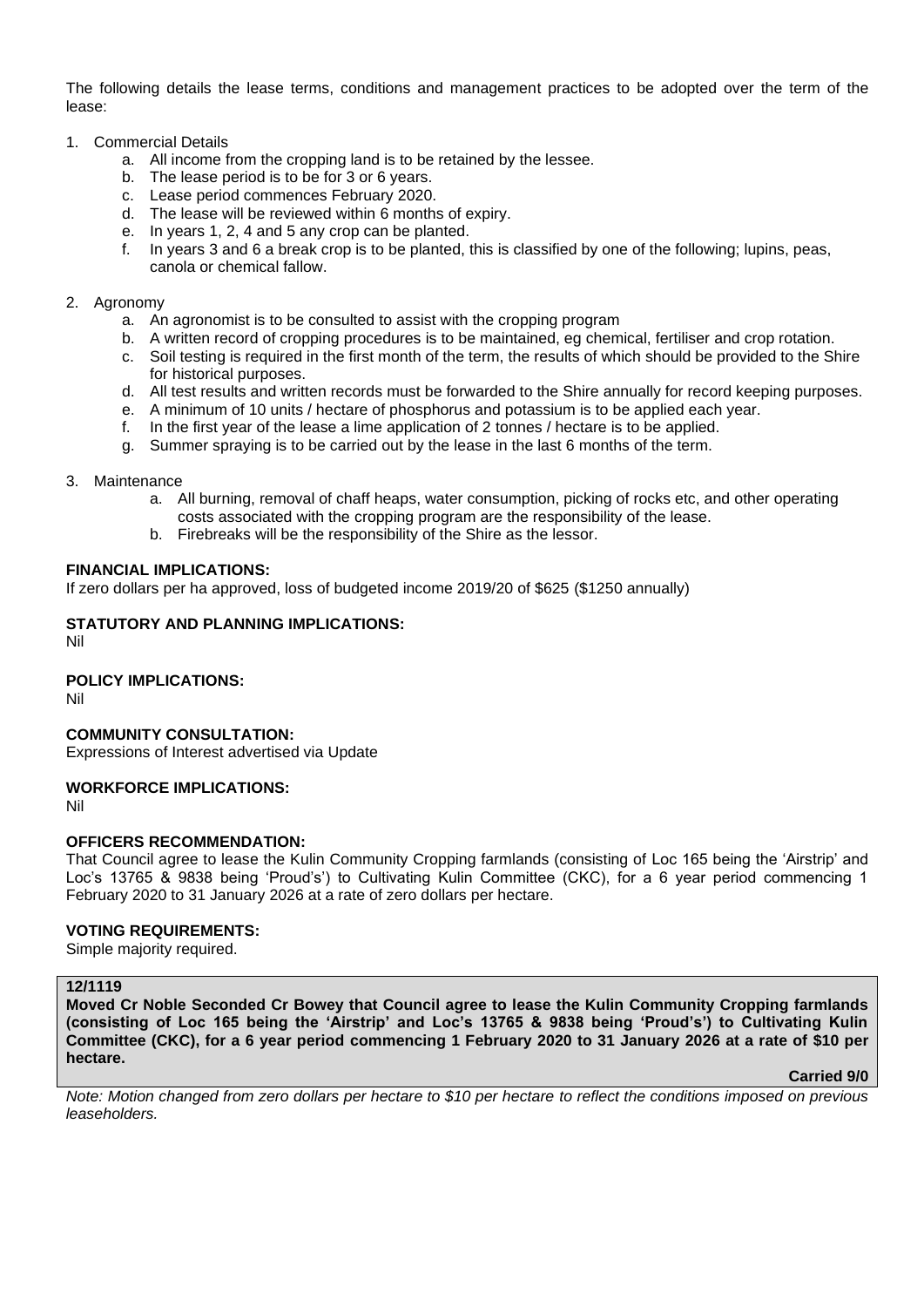# **7 COMPLIANCE**

# **7.1 Compliance Reporting – General Compliance October 2019**

**NAME OF APPLICANT:** CEO **RESPONSIBLE OFFICER:** CEO **FILE REFERENCE:** 12.05 Compliance 12.06 – Accounting Compliance **STRATEGIC REFERENCE/S:** CBP 4.1 Civic Leadership, 4.1.8 Compliance methods **AUTHOR:** CEO **DISCLOSURE OF INTEREST:** Nil

#### **SUMMARY:**

This report addresses General and Financial Compliance matters for October 2019. This process is not definitive, each month additional items and/or actions may be identified that are then added to the monthly checklist. Items not completed each month e.g. quarterly action - will be notations.

The report provides a guide to the compliance requirements being addressed as part of staff workloads and demonstrates the degree of internal audit being completed.

#### **BACKGROUND & COMMENT:**

The Compliance team and works staff commence the monthly compliance effort immediately after the Shire meeting each month. At that time, the Executive Support Officer will email the assigned staff member their compliance requirements for the coming month. As the month progresses, staff in conjunction with their manager, the CEO or DCEO will determine the extent of work/action needed to complete items. During Agenda week, the Compliance Team again meets to ensure the monthly report/list is reviewed and that compliance items are completed. In preparing the Agenda report, the CEO or DCEO will sign off on completed items.

Prior month items not completed previously will be reported in the following month so Council remains aware.

Outstanding May 2019 Review of Equal Opportunity Employment Plan Outstanding June 2019 Staff Performance Reviews & KRA's – commenced Outstanding July Disability Access and Inclusion Plan Review LEMC Reporting Outstanding September Occupational Health & Safety Meeting

#### **FINANCIAL IMPLICATIONS:**

In terms of meeting compliance - normal administration expense. There may be items that require additional administrative effort to complete or require external assistance to resolve. In those cases, individual financial implications will be reported.

#### **STATUTORY AND PLANNING IMPLICATIONS:**

Nil

**POLICY IMPLICATIONS:** Identified as necessary – this report Nil

**COMMUNITY CONSULTATION:** Nil **WORKFORCE IMPLICATIONS:** Nil

#### **OFFICER'S RECOMMENDATION:**

That Council receive the General & Financial Compliance Report for October 2019 and note the matters of noncompliance.

#### **VOTING REQUIREMENTS:**

Simple majority required.

**13/1119**

**Moved Cr Smoker Seconded Cr Taylor that Council receive the General & Financial Compliance Report for October 2019 and note the matters of non-compliance.**

**Carried 9/0**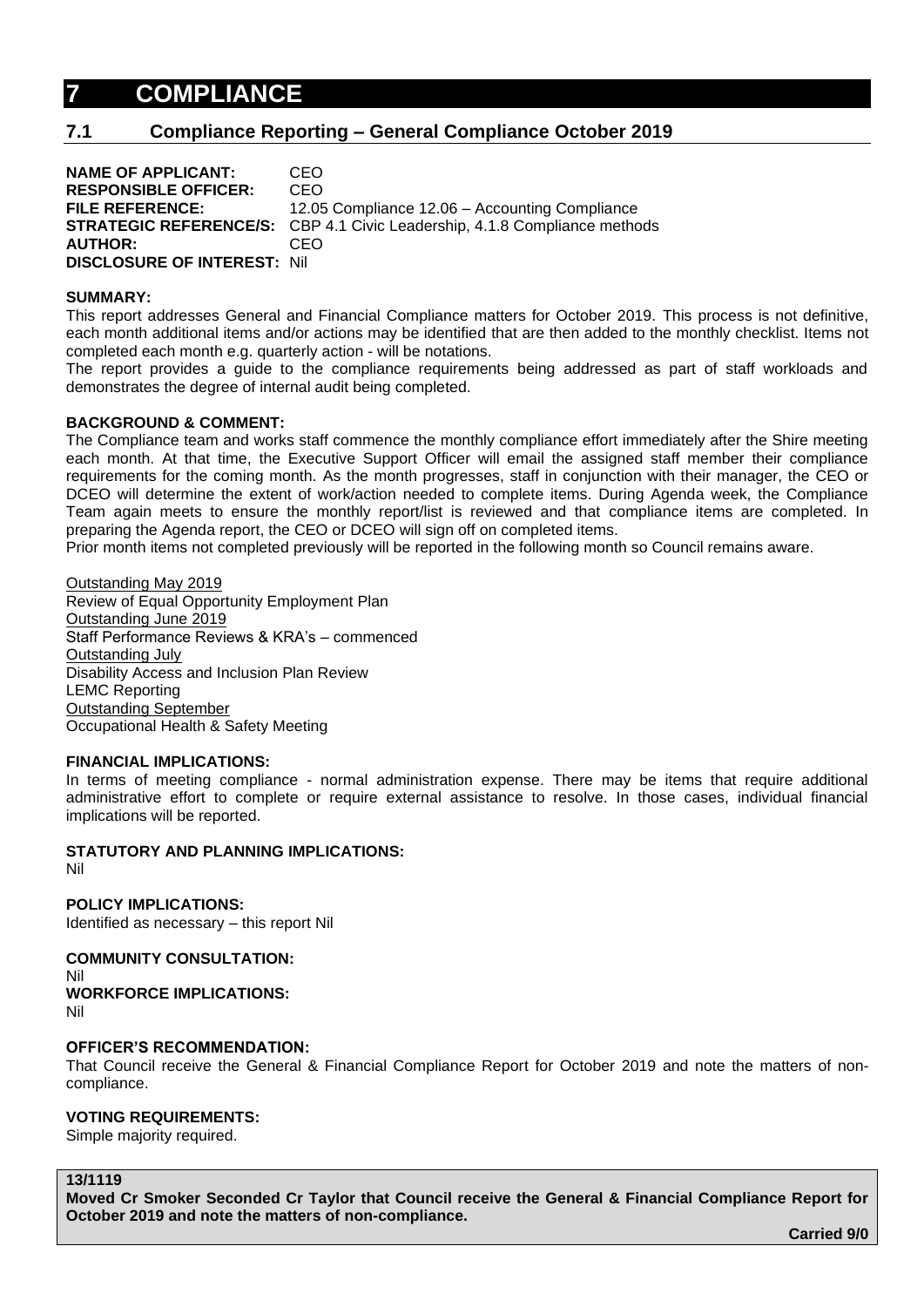**NAME OF APPLICANT: CEO<br>RESPONSIBLE OFFICER: CEO RESPONSIBLE OFFICER:** FILE REFERENCE: 12.05 - Compliance **STRATEGIC REFERENCE/S:** CBP 4.1 Civic Leadership, 4.1.8 Compliance methods **AUTHOR:** CEO **DISCLOSURE OF INTEREST:** Nil

### **SUMMARY:**

To report back to Council actions performed under delegated authority for the period ending 31 October 2019.

To provide a comprehensive report listing of the delegations able to be exercised following adoption of a more substantial array of delegations in June 2017.

#### **BACKGROUND & COMMENT:**

This report is prepared for Council detailing actions performed under delegated authority by the respective officers under each of the delegation headings:

|                 | <b>ADMINISTRATION</b>                                      |                                           |
|-----------------|------------------------------------------------------------|-------------------------------------------|
| <b>Policy</b>   | <b>Delegation</b>                                          | <b>Officers</b>                           |
| Α1              | Acting Chief Executive Officer                             | (CEO)                                     |
| A2              | Agreements for Payments of Debts to Council                | (CEO/DCEO)                                |
| A3              | Casual Hirer's Liability                                   | (CEO)                                     |
| A4              | <b>Complaint Handling</b>                                  | (CEO)                                     |
| A5              | Fees & Charges - Discounts                                 | (CEO/DCEO/MW/MLS/CRC)                     |
| A6              | <b>Investment of Surplus Funds</b>                         | (CEO/DCEO)                                |
| A7              | IT & Social Media - Use of                                 | (CEO)                                     |
| A8              | Legal Advice, Representation & Cost Reimbursement          | (CEO)                                     |
| А9              | Payments from Municipal and Trust Funds                    | (CEO-to numerous staff - purchase orders) |
| A10             | Use of Common Seal                                         | (CEO)                                     |
| A11             | <b>Writing Off Debts</b>                                   | (CEO)                                     |
| A12             | Housing                                                    | (CEO)                                     |
| A13             | Procedure for Unpaid Rates Finance                         | (CEO)                                     |
|                 | <b>GOVERNANCE</b>                                          |                                           |
| G <sub>1</sub>  | Applications for Planning Consent                          | (CEO)                                     |
| G <sub>2</sub>  | <b>Building Licences and Swimming Pools</b>                | (EHO/Building Surveyor)                   |
| G <sub>3</sub>  | Cemeteries Act 1986                                        | (CEO)                                     |
| G4              | Health Act 1911 Provisions                                 | (EHO)                                     |
|                 | <b>HUMAN RESOURCES</b>                                     |                                           |
| H1              | Grievance Procedures                                       | (CEO)                                     |
|                 | <b>COMMUNITY SERVICES</b>                                  |                                           |
| CS <sub>1</sub> | Bushfire Control - Shire Plant for Use of                  | (CEO)                                     |
| CS <sub>2</sub> | Bushfire Control - Plant Use for Adjoining Shires          | (CEO)                                     |
| CS <sub>3</sub> | Bushfire Prohibited / Restricted Burning Periods - Changes | (Shire President/CEO)                     |
| CS4             | <b>Bushfire Training Administration</b>                    | (CEO)                                     |
| CS <sub>5</sub> | Cat Ownership Limit - Cat Control                          | (CEO)                                     |
| CS <sub>6</sub> | Dog Control - Attacks                                      | (CEO)                                     |
| CS7             | Dog Ownership Limit - Dog Control                          | (CEO)                                     |
| CS8             | Sea Containers Use of - Town Planning                      | (CEO)                                     |
| CS <sub>9</sub> | <b>Second Hand Dwellings</b>                               | (CEO)                                     |
| <b>CS10</b>     | <b>Temporary Accommodation</b>                             | (CEO)                                     |
| <b>CS11</b>     | Unauthorised Structures - Building Control                 | (CEO)                                     |
| <b>CS13</b>     | Freebairn Recreation Club Committee                        | (FRC Club Committee)                      |
| <b>CS14</b>     | Kulin Child Care Centre Management Committee               | (KCCC Mgmt. Committee)                    |
| <b>CS15</b>     | <b>General - Community Services Practices</b>              | (CEO)                                     |
| <b>CS20</b>     | Seed Collection                                            | (CEO)                                     |
| <b>WORKS</b>    |                                                            |                                           |
| W1              | <b>Gravel Supplies</b>                                     | (MW)                                      |
| W2              | Roads - Clearing                                           | (CEO)                                     |

W3 Roads – Damage to (MW)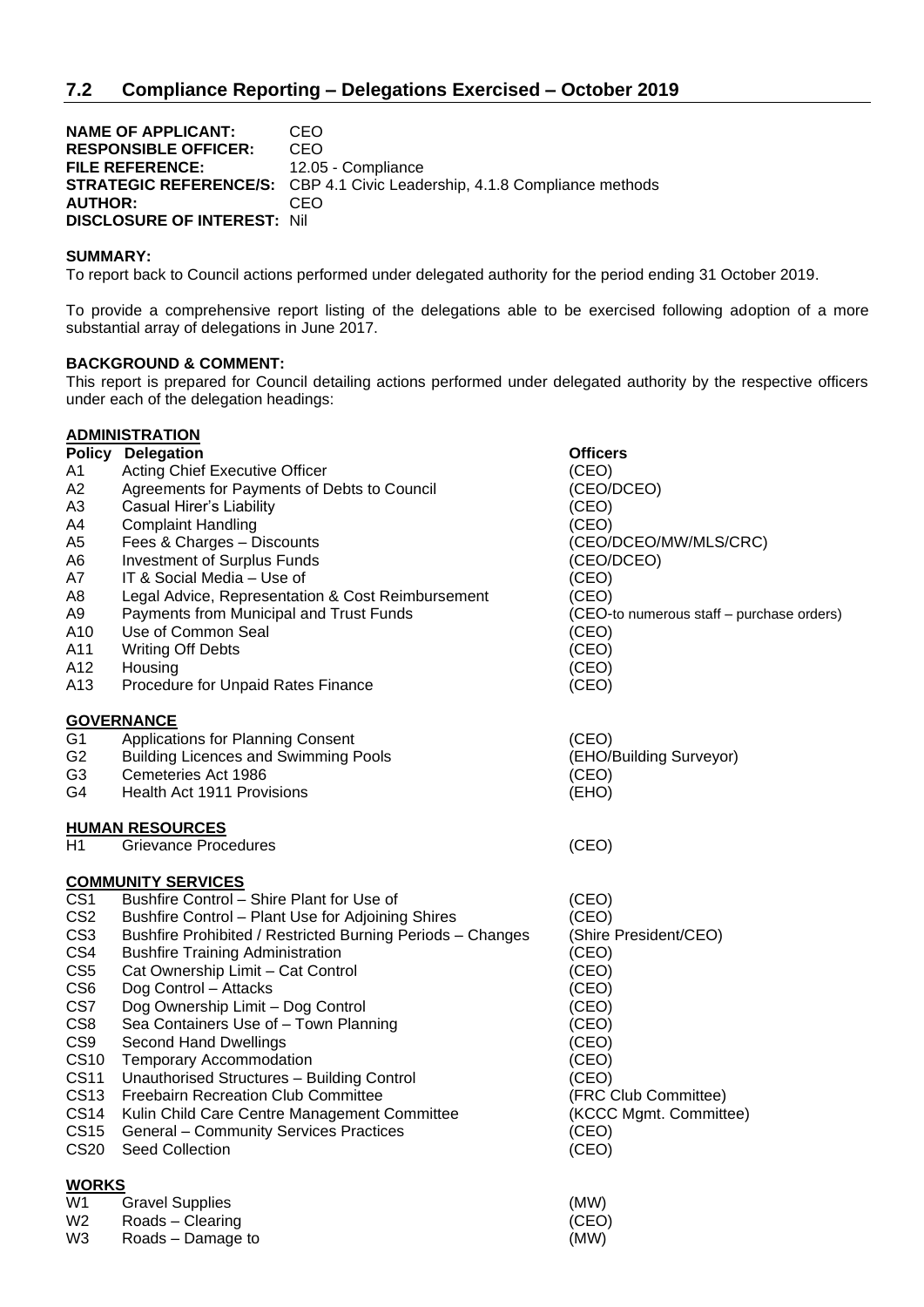| W <sub>4</sub>  | Roads - Roadside Markers - Management of | (MW)  |
|-----------------|------------------------------------------|-------|
| W <sub>5</sub>  | Stormwater Drainage                      | (MW)  |
| W <sub>6</sub>  | <b>Street Trees</b>                      | (CEO) |
| W7              | Streetscape – Improvements               | (CEO) |
| W <sub>8</sub>  | Roadside Burning                         | (MW)  |
| W <sub>9</sub>  | <b>Temporary Road Closures</b>           | (MW)  |
| W <sub>10</sub> | General - Works Practices Approvals      |       |

# **COMMENT:**

The following details the delegations exercised within the Shire relative to the delegated authority for the month of October 2019 and are submitted to Council for information (excluding delegations under A9, Payments – refer to individual order and payment listed in Accounts paid).

# **A7 IT & Social Media – Use of (CEO)**

# Various posts on Social Media as authorised by CEO

#### **H1 Grievance Procedures**

CEO has engaged external contractor Mapien Services to assist in the investigation of formally received Grievance Complaint (confidential).

# **STATUTORY ENVIRONMENT:**

*Building Act 2011 Bushfires Act 1954 Cemeteries Act 1986 Health (Asbestos) Regulations 1992; Health (Miscellaneous Provisions) Act 1911; Local Government Act 1995 Public Health Act 2016 Shire of Kulin TPS2 Town Planning Development Act Town Planning Scheme Trustees Act, Part III, Criminal Procedure Act 2004;*

#### **FINANCIAL IMPLICATIONS:**

Nil in terms of exercising delegation and reporting to Council though there may be financial implications in the case of each delegation exercised.

# **STATUTORY AND PLANNING IMPLICATIONS:**

Sections 5.18 and 5.46 of the Local Government Act 1995

#### **POLICY IMPLICATIONS:**

There are no known policy implications relating to this report.

#### **COMMUNITY CONSULTATION:** Nil

# **WORKFORCE IMPLICATIONS:** Nil

#### **OFFICER'S RECOMMENDATION:**

That Council receive the Delegation Exercised Report for October 2019.

# **VOTING REQUIREMENTS:**

Simple majority required.

# **14/1119**

**Moved Cr Lucchesi Seconded Cr Bowey that Council receive the Delegation Exercised Report for October 2019.**

**Carried 9/0**

# **8 ELECTED MEMBERS MOTIONS OF WHICH PREVIOUS NOTICE HAS BEEN GIVEN**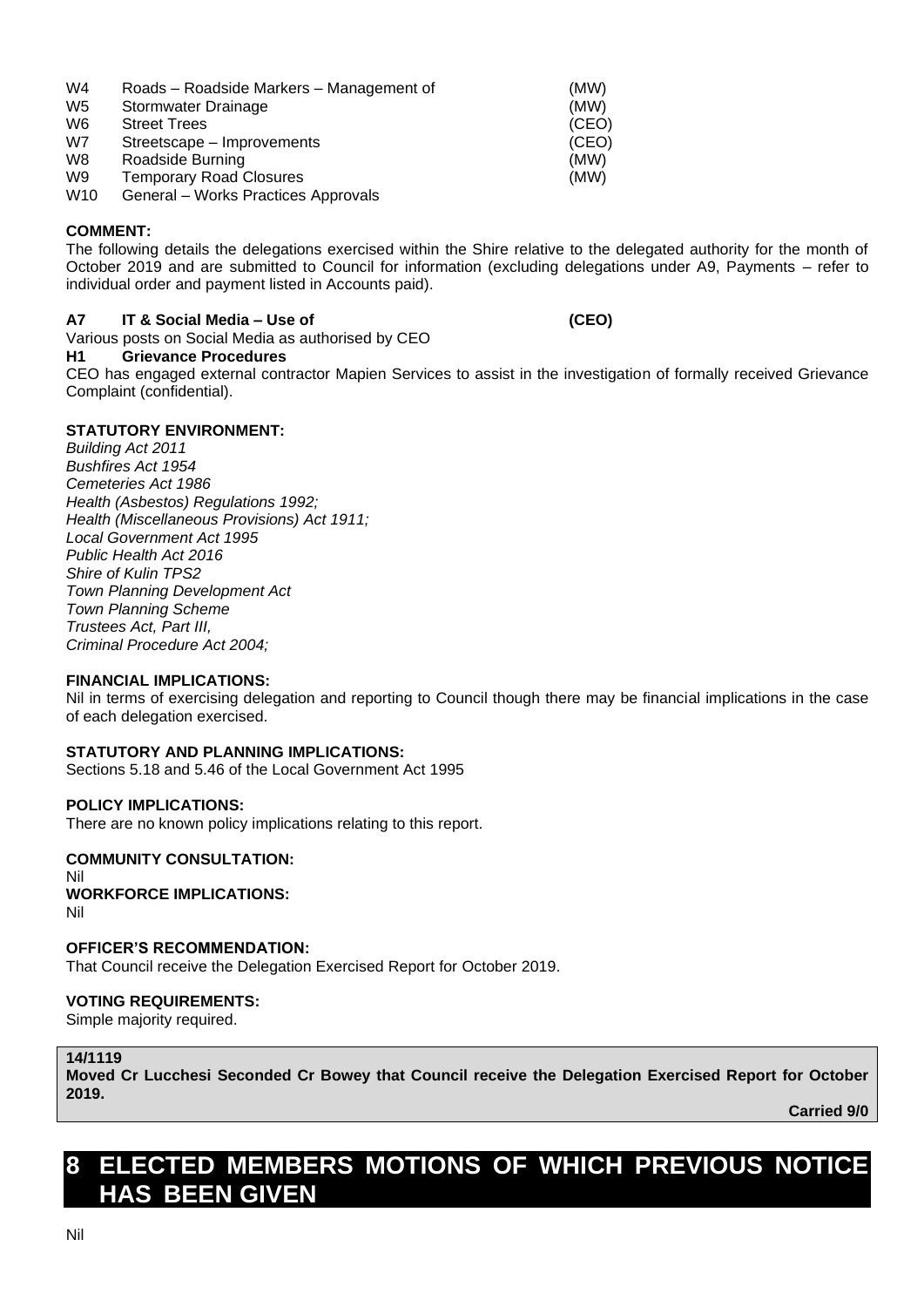**Council Meeting adjourned at 5.02pm during which time the Concept Forum was held.**

**Council Meeting resumed at 6.55pm**

# **9 NEW BUSINESS OF AN URGENT NATURE INTRODUCED BY DECISION OF MEETING**

# **8.1 Replacement of Administration Computers**

**RESPONSIBLE OFFICER:** CEO **FILE REFERENCE: AUTHOR:** DCEO **STRATEGIC REFERENCE/S: DISCLOSURE OF INTEREST:** Nil

### **SUMMARY:**

The administration computers operating lease needs to be renewed as our computers are beginning the reach the end of their useful life. A decision needs to be made between either buying outright, or entering in to another operating lease.

#### **BACKGROUND & COMMENT:**

Presented in April 2019 was a forum item which provided a detailed breakdown of the Shire's IT expenses. One of the major IT expenses for the Shire is equipment leases for IT hardware, we currently have three leases which are described below:

- 1. Two laptop computers for Camp Kulin trainee staff. These laptops are due for an upgrade however the Camp Kulin Manager has indicated that she would like to pursue a grant for the replacement of these computers. Regardless of this, and given the Manager is away on leave, these will be purchased in this group of computers.
- 2. Server equipment. In March 2015 we began the process of upgrading our server equipment. The upgrade was an absolute necessity and was unbudgeted for at the time. The cost at \$59,000 was significant. The option to lease the equipment allowed Council to reduce the initial outlay and spread the cashflow impact evenly across the life of the asset.
- 3. Administration computer equipment. When we moved offices from the admin building to the newly renovated CRC building our computer equipment was upgraded. Our computers were at the end of their life and each member of staff had a different type of computer or laptop depending on when the machine was last upgraded/replaced. Having different hardware and operating software created difficulties for our IT support providers when dealing with staff IT issues. The equipment was replaced with identical machines which has provided our staff and our IT providers with some efficiencies when using or maintaining the machines.

The pros and cons described to Council in April 2019 forum item were:

| Pros                                                   | Cons                                                  |
|--------------------------------------------------------|-------------------------------------------------------|
| Reduces the impact of large capital outlay when        | Commits council funds for a number of years. Rather   |
| purchasing new equipment.                              | than year to year which is typical in a normal budget |
|                                                        | cycle.                                                |
| Frees up operating funds for other projects.           | There is a financing charge similar to interest which |
|                                                        | increases the overall cost of the asset.              |
| Spreads the cost of the equipment evenly across the    | You do not own the equipment when the term of the     |
| asset life.                                            | lease expires.                                        |
| Equipment can be upgraded at end of lease and the      | Down time when replacing leased assets with new       |
| lease term is extended. Allows us to take advantage of | assets.                                               |
| technological advances.                                |                                                       |

A significant issue, as pointed out by the Department of Local Government during our 2017/2018 audit, was that our operating surplus ratio has consistently been below the required benchmark of between 1 and 15%. The Operating Surplus Ratio is calculated by:

#### (Operating Revenue-Operating Expenditure) Own Source Revenue

A positive ratio indicates the percentage of total own source revenue available to help fund proposed capital expenditure, transfer to cash reserves or to reduce debt.